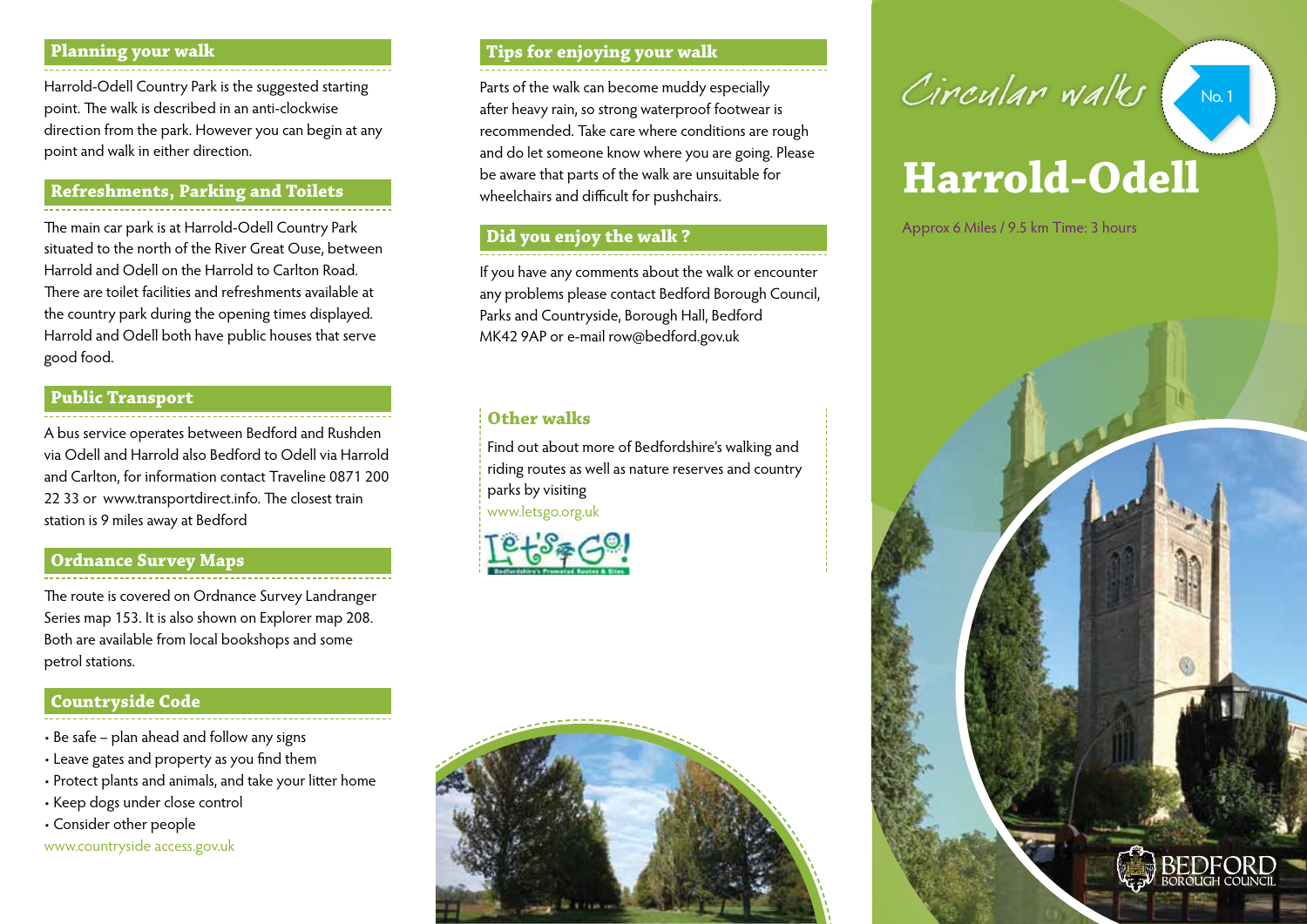This walk takes in the picturesque villages of Harrold and Odell, it crosses the disused Podington airfield and two areas of ancient woodland.

#### **Harrold-Odell Country Park**

The park is an ideal location from which to explore the local countryside. Tranquil lakes created from land used for sand and gravel extraction cover about half of the park's 144 acres. The picturesque riverbanks and water meadows that make up the rest of the park provide superb opportunities for a wide range of pursuits. Harrold Odell Country Park is owned and managed by Bedford Borough Council.

#### **Harrold**

This is a very pleasant and attractive village, situated between the River Great Ouse and the woods. It has stone houses, thatched cottages, a village green, mature trees and a bridge with medieval origins. On the green there is a Lockup built in 1824 and used to house criminals until they could be dispatched to Bedford, it is one of only about three hundred surviving in the country.



The Butter Market is also situated on the green and was built between 1710-20 and is a reminder that Harrold had its own market charter. A horse fair was also held regularly, and on these market days villagers could sell beer without licence by displaying a green bough by their door, this custom known as 'tapping' was stopped in 1858.

## **Odell**

The village is one of the smallest of the Ouse Valley villages and situated in the north of Bedfordshire, close to the borders with Buckinghamshire and Northamptonshire. The influences of these counties exist through Odell's old association with lace making and the leather industry. In Saxon days, the village was called Woadhull (or Woad Hill) because of the amount of woad grown in the area. A Saxon stronghold stood on the banks of the river and when this fell to the Normans, the land was granted to Walter the Fleming who promptly began to erect a motte and bailey castle. By Tudor times the estate was in ruins. William Alston purchased and restored the entire estate in 1633 and the Alston family were still in residence in 1931 when the property was gutted by fire.

# **All Saints Church – Odell**

A local legend attached to the bridleway and the 15th century church of All Saints concerns Sir Rowland Alston who supposedly sold his soul to the Devil but redeemed himself by claiming sanctuary in the church. The Devil shook the tower in anger at losing a soul and, it is said left an impression of his fingerprints in the stonework of the westdoor jamb. Recently an over zealous builder removed the offending marks during maintenance work. However, once in every century the ghost of Sir Rowland repeats his frantic ride to escape the Devil and gallops down the bridleway towards the church. His next gallop is due in 2044.

### **Flora and Fauna**

The wetland habitats of Harrold Country Park attract many birds including herons, swans, terns, grebe and kingfisher. Occasionally otters visit the park, one of Britain's rarest mammals they are now making a comeback following significant conservation work.

Odell Great Wood is one of Bedfordshire's largest blocks of ancient woodland in the area and is a designated Site of Special Scientific Interest. The wood is dominated by oak and ash trees with hazel coppice and provides a habitat for a wide variety of plants and animals.

Park Wood and the other woods in the area are the last surviving fragments of ancient woodland which once covered the clay ridge to the north west of the river valley. Although human activity has changed these areas significantly, they remain valuable sites for wildlife. In the spring, they are particularly attractive with carpets of bluebells, primroses and wood anemones and Park Wood has become heavily colonised by Muntjac deer.

#### **Podington Airfield**

The airfield, built in 1941 was used by the American Army Air Force during World War II. From 1943 until the end of the war B-17 Flying Fortress aircraft flew from here on daylight bombing raids, and at Podington church there is a memorial to the many young Americans killed on operations from this airfield. The airfield was sold in 1961 and returned to agriculture but one of the T2 hangers is still standing.